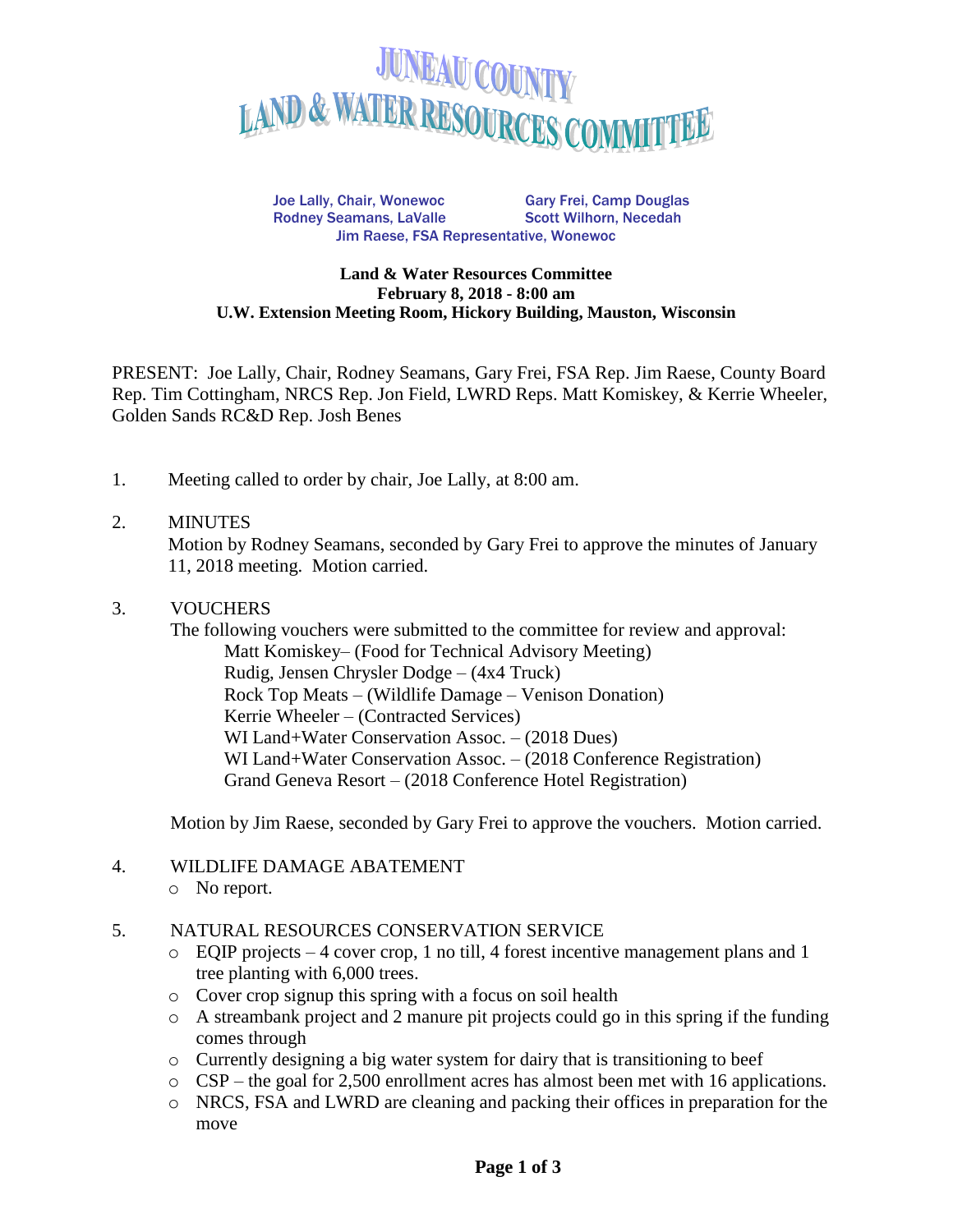o CRP cap has been met so FSA is holding names until more CRP acres open up

# 6. FSA REPORT

o Farmers are encouraged to sign up for ARC and update their farm records

# 7. RC&D UPDATE

o Josh gave an overview of what the Golden Sands RC&D does and gave the Committee handouts of active projects and a brochure of his specific projects.

# 8. MANURE ORDINANCE UPDATE

- $\circ$  On 1/24/18 an informal meeting was held with local producers, highway department and township road crews. The ordinance was reviewed and potential issues were discussed. The group had some suggestions and preferences as to what should be in the ordinance. It will be reviewed by DATCP and LCC before going to public hearing and County Board.
- o Discussion on having an Emergency Management Plan written up for manure haulers.

# 9. CHANGE FUNDING – CONSERVATION AID TO SAMPLING

o LRWD has \$2,400 in a Conservation Aid fund for projects such as those at Wilderness Park. However Juneau County Parks Dept. also received funds for the same projects so the Department would like to transfer the \$2,400 to a fund to be used in well water testing in Armenia Township where the wells have been receiving high levels of nitrates in their test results. The LWRD would offer up to 70% cost sharing to homeowners in Armenia to have their drinking water wells tested for nitrates. Homeowners must then provide the depth of their wells, the well ID number and the results of the test. High results will be tested again and a meeting will be held to cover the results. This funding transfer can be done from a Finance Department standpoint if LCC approves through a motion.

Motion by Gary Frei, seconded by Rodney Seamans to transfer \$2,400.00 from the Conservation Aid fund into a Well Water Testing Fund. Motion Carried.

### 10. REQUEST TO FINANCE FOR ATC FUNDS

- o This year a grant has been achieved to add gutters to a building, plant as rain garden and put in prairie plants along the shoreline at Wilderness Park.
- o LWRD is requesting a "placeholder" be put on \$200,000 of the ATC funds to be used on conservation practices such as streambank restoration and matching conservation grants over the next 3-5 years. Having access to these funds would allow LWRD to apply for other matching conservation grants that would extend the ATC funds.

Motion by Gary Frei, seconded by Jim Raese to allow LWRD to request \$200,000 of ATC funds be held for conservation activities as overseen by the LWRD/LCC. Motion carried.

### 11. OFFICE MOVE UPDATE

o Final offers for new space went to the USDA National Office and the wait is on for their decision, then a final design can be done. Once that final design is approved, the lease company has 120 days to finish out the building before move in takes place.